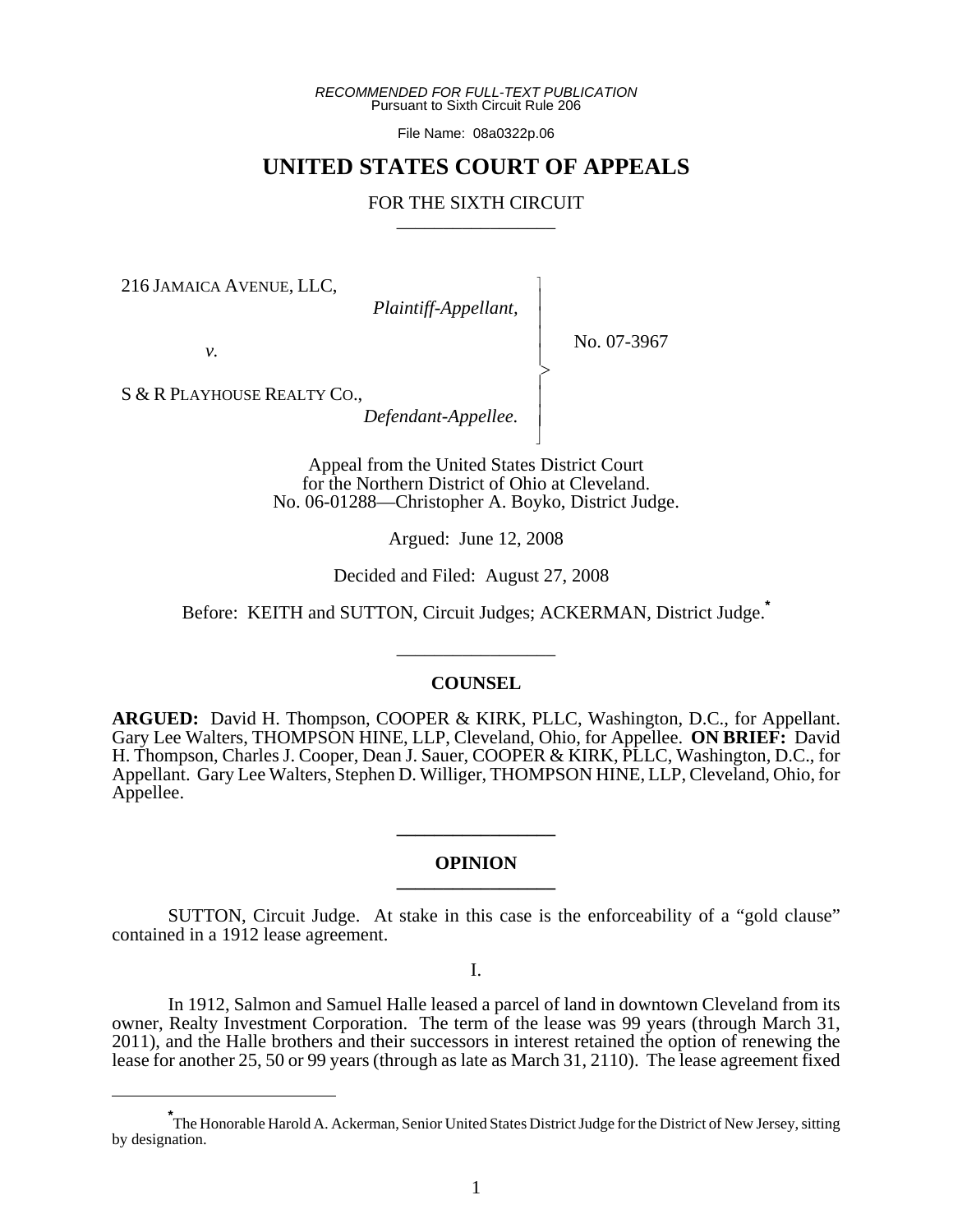the annual rent at \$10,000 for the first two years, then increased the rent in periodic intervals until it reached \$35,000 in the eleventh year, where it remained until the end of the lease. The lease also contained a "gold clause," which provided that "[a]ll of said rents shall be paid in gold coin of the United States of the present standard of weight and fineness." JA 125. At that time and up through the Depression, such clauses commonly appeared in long-term leases "as a sort of price-indexing mechanism to protect a lessor from the effects of inflation." *Trostel v. Am. Life & Cas. Ins. Co.*, 92 F.3d 736, 738 (8th Cir. 1996) (*Trostel I*), *vacated on other grounds*, 519 U.S. 1104 (1997), *reinstated by* 133 F.3d 679 (8th Cir. 1998) *(Trostel II*).

In the early 1930s, as part of a series of measures designed to implement the Roosevelt Administration's overhaul of American monetary policy, Congress withdrew gold from circulation and banned nearly all private ownership of it*. See id.* at 738; *see also* Kenneth W. Dam, *From the* Gold Clause Cases *to the Gold Commission: A Half Century of American Monetary Law*, 50 U. Chi. L. Rev. 504, 509–514 (1983). And in 1933, Congress passed a Joint Resolution that declared gold clauses to be "against public policy," barred their inclusion in any future contract and suspended the operation of existing gold clauses by allowing all contract obligations to be paid in paper currency instead. *See* Joint Resolution of June 5, 1933, § 1, 48 Stat. 112, 113 (originally codified at 31 U.S.C. § 463, recodified as amended at 31 U.S.C. § 5118(d)(2)) (providing that no gold clause "shall be contained in or made with respect to any obligation hereafter incurred" and that "[e]very obligation, heretofore or hereafter incurred, whether or not any such provision is contained therein or made with respect thereto, shall be discharged upon payment, dollar for dollar, in any coin or currency which at the time of payment is legal tender for public and private debts").

Four decades later, Congress changed course. It repealed the ban on private ownership of gold in 1975. And in 1977, it amended the 1933 Joint Resolution, providing that the resolution "shall not apply to obligations issued on or after" the amendment's date of enactment. Act of Oct. 28, 1977, Pub. L. No. 95-147, § 4(c), 91 Stat. 1227, 1229 (originally codified at 31 U.S.C. § 463 note, recodified as amended at 31 U.S.C. § 5118(d)(2)); *see also Trostel I*, 92 F.3d at 738–39. Although the amendment made clear that parties could include gold clauses in contracts formed after 1977, Congress's choice of words (authorizing "obligations issued . . . after" the amendment) generated a small stream of litigation regarding the amendment's effect on gold clauses contained in contracts made prior to 1977 but transferred after that date. *See, e.g.*, *Trostel I*, 92 F.3d 736; *Grand Ave. Partners, L.P. v. Goodan*, 25 F. Supp. 2d 1064 (C.D. Cal. 1996), *aff'd*, 160 F.3d 580 (9th Cir. 1998); *Fay Corp. v. BAT Holdings I, Inc.*, 646 F. Supp. 946 (W.D. Wash. 1986), *aff'd sub nom. Fay Corp. v. Frederick & Nelson Seattle, Inc.*, 896 F.2d 1227 (9th Cir. 1990) (per curiam); *Nebel, Inc. v. Mid-City Nat'l Bank of Chicago*, 769 N.E.2d 45 (Ill. Ct. App. 2002); *Wells Fargo Bank, N.A. v. Bank of Am. NT & SA*, 38 Cal. Rptr. 2d 521 (Cal. Ct. App. 1995).

In an effort to clarify the matter, Congress passed a law in 1996 saying that owners could enforce pre-1977 gold clauses only if the parties to a new obligation issued after 1977 "specifically agree[d] to include a gold clause" in their new agreement. Economic Growth and Regulatory Act of 1996, Pub. L. No. 104-208, § 2609, 110 Stat. 3009, 3009-475 (Sept. 30, 1996). Just over a year later, however, Congress repealed the 1996 statute. *See* Treasury and General Government Appropriations Act of 1998, Pub. L. No. 105-61, § 641, 111 Stat. 1272, 1318 (Oct. 10, 1997).

So far as the record is concerned, the gold clause in this contract never attracted anyone's attention or at least never generated any disputes during the first 90 years of its existence. Since 1982, when the current lessee, S&R Playhouse Realty, assumed the lease, it has paid annual rent of \$35,000 in American currency. And there is no indication in the record that either the original lessees, the Halle brothers or the other lessees prior to S&R paid more than \$35,000 in the preceding 70 years. Nor is there any indication that the previous owners ever demanded more than \$35,000.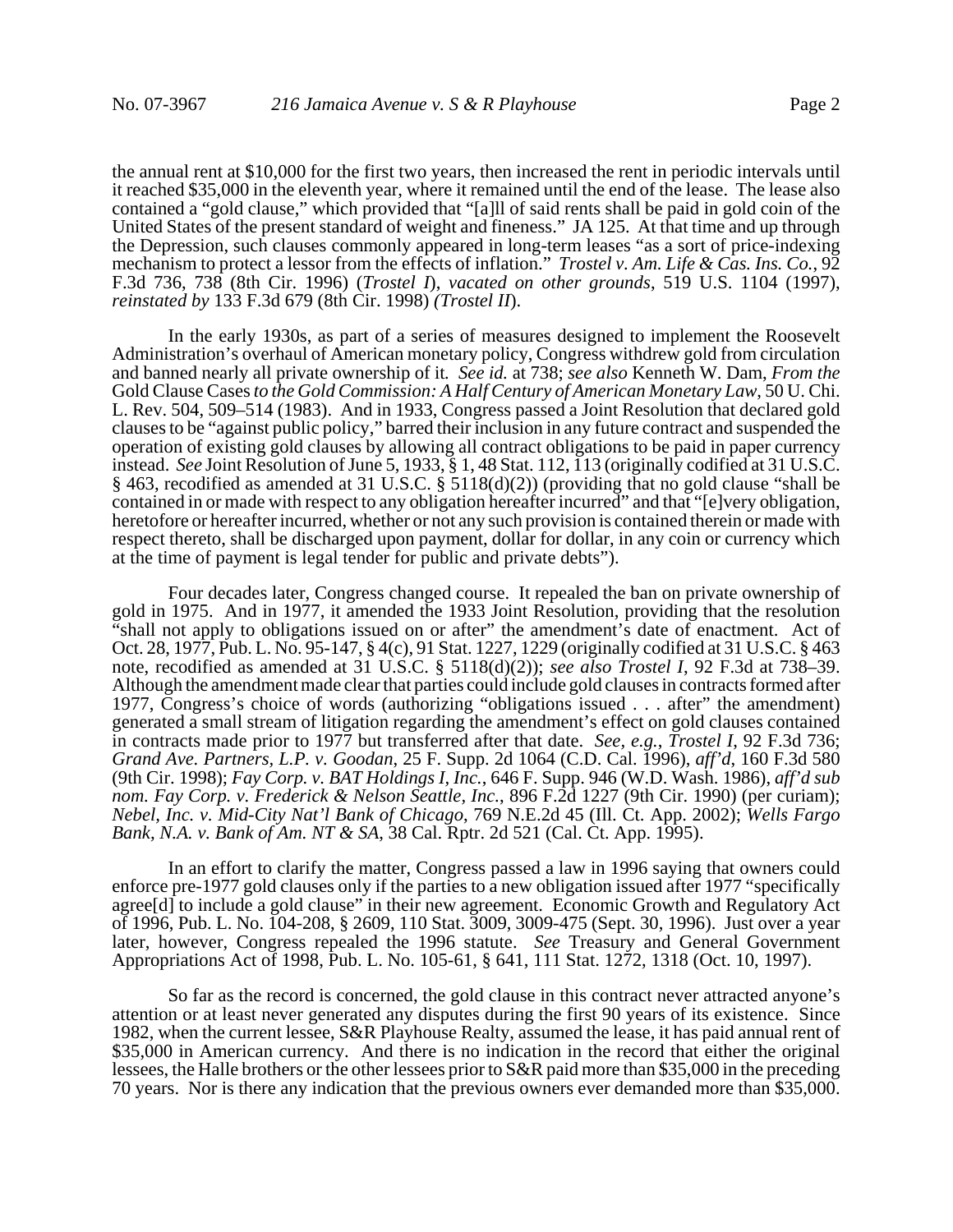That changed in 2006, when the current owner, 216 Jamaica Avenue, purchased the land for \$845,000, then sought to enforce the gold clause, demanding rent equivalent to the value of 35,000 1912 gold dollar coins. The current lessee, S&R, balked at the prospect of paying several multiples of what it had been paying, prompting 216 Jamaica Avenue to file this breach-of-contract action in federal court premised on diversity jurisdiction. After the parties filed cross-motions for summary judgment, the district court ruled for the lessee, refusing to enforce the clause.

II.

The parties share considerable common ground about how to resolve this dispute. They agree that the question at hand is whether the gold clause constitutes an "obligation[] issued . . . after" October 1977. Act of Oct. 28, 1977, § 4(c), 91 Stat. at 1229. They agree (or at least do not seriously dispute) that a gold clause may be an "obligation[] issued . . . after" 1977 either because it is part of a contract written and signed after that date or because it is part of an earlier contract incorporated into a new contract formed after that date. They agree that the previous owner assigned the underlying lease to the current lessee in 1982. They agree (or at least do not seriously dispute) that an assignment under state law by itself ordinarily would not suffice to make the gold clause enforceable.And they agree that an assignment combined with a novation, which substitutes a new agreement for a prior one and releases the obligations of the prior lessee, would suffice to satisfy the obligation-issued-after requirement. What the case boils down to, then, is whether the 1982 transfer of the lessee's interest to S&R amounted to a novation.

Under Ohio law, "[a] contract of novation is created where a previous valid obligation is extinguished by a new valid contract, accomplished by substitution of parties or of the undertaking, with the consent of all the parties, and based on valid consideration." *Chicago Title Ins. Corp. v. Magnuson*, 487 F.3d 985, 994 (6th Cir. 2007) (internal quotation marks omitted, alteration in original); *see also Lexford Prop. Mgmt., LLC v. Lexford Prop. Mgmt., Inc.*, 770 N.E.2d 603, 607 (Ohio Ct. App. 2001). The party invoking a novation (here, the current owner, 216 Jamaica) bears the burden of establishing its existence. *See Chicago Title*, 487 F.3d at 994.

Neither party disputes that the 1982 assignment amounted to a valid new contract supported by adequate consideration. What divides them is whether the owner at that time agreed to release the prior lessee (Halle Bros. Co.) from its obligations under the lease and to substitute the new lessee (S&R) in its place. Under Ohio law, the parties' consent to a novation need not be express, *see McGlothin v. Huffman*, 640 N.E.2d 598, 601 (Ohio Ct. App. 1994), but may be implicit "from the circumstances or a party's conduct," *id.*

The key piece to the puzzle, it seems to us, is that the underlying 1912 lease agreement lays out the rules by which the owner agrees in advance to permit the substitution of a new lessee under the contract for the old lessee—the central benchmark of a novation. *See Hunter v. BPS Guard Servs., Inc.*, 654 N.E.2d 405, 411 (Ohio Ct. App. 1995); *Miller v. C.K.L., Inc.*, No. 84-CA-26, 1985 WL 9401, at \*2 (Ohio Ct. App. July 19, 1985); *Restatement (Second) of Contracts* § 280 cmt. d (1979). Under the agreement, the lessee may "assign or transfer" the lease in one of two ways: either by obtaining the owner's written consent or by satisfying four conditions: (1) paying all rents and charges then due and satisfying all other relevant promises under the lease; (2) establishing that the new lessee has "expressly assume[d] the lessee's engagements" under the lease; (3) recording the instrument of assignment in the appropriate recorder's office; and (4) "plac[ing] in the hands of the lessor for inspection during a period of ten (10) days a legal and sufficient instrument of assignment and acceptance." JA 127. If the existing lessee satisfies one of these two routes for assigning the lease, the underlying agreement not only *allows* the assignment, but it also expressly *releases* the prior lessee from its obligations. "[A]ll personal liability of the lessees upon this lease and for the performance of the covenants herein contained," it says, "shall cease and determine upon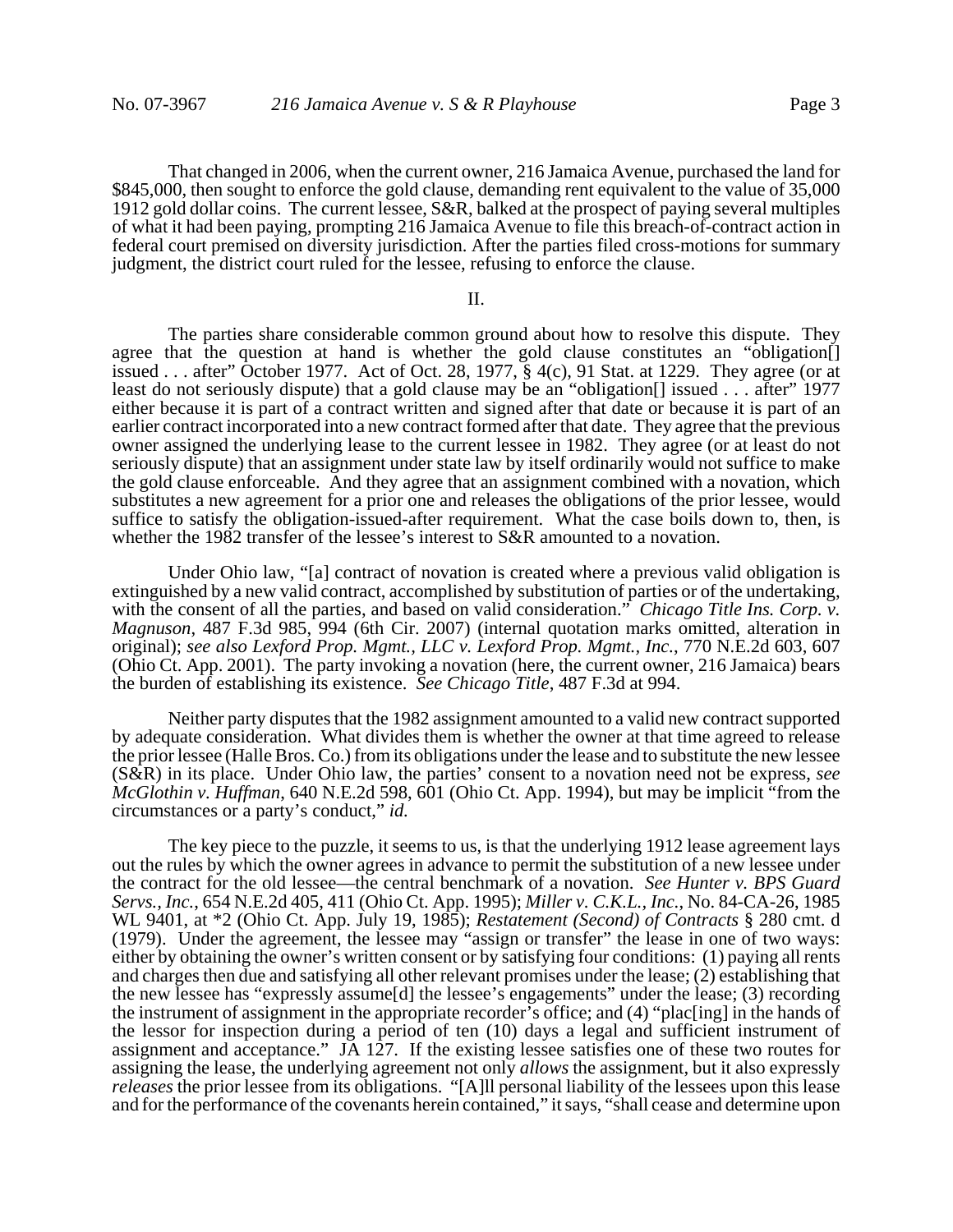an assignment hereof." *Id.* A permitted assignment, the contract makes clear, also operates as a permitted novation.

No doubt, an assignment under Ohio law by itself normally would not establish that a novation occurred. A lessee might sublet a property and still remain obligated under the original lease, acting in effect as a surety or guarantor of the underlying lease obligations. *See House of LaRose Cleveland, Inc. v. Lakeshore Power Boats, Inc.*, No. 60904, 1992 WL 140074, at \*4 (Ohio Ct. App. June 18, 1992). That is not a novation. But here we have a lease agreement that prohibits *any* assignment unless it satisfies certain criteria, and the agreement establishes that an assignment that meets these criteria not only is permitted but also serves to release the original lessee from its obligations under the contract. What we have in other words is a lease agreement that prohibits an assignment unless it is a novation.

Neither party, unsurprisingly, takes the position that the 1982 transaction did not amount to a permitted assignment. S&R does not say that its acquisition of this lease interest 26 years ago was invalid, and it does not say that the prior lessee remains obligated to make the lease payments or to guarantee them. And 216 Jamaica, like its predecessor lessor, repeatedly has accepted the validity of the 1982 assignment and declined to contest its validity. Because the 1912 lease authorized the 1982 assignment, the assignment also served to release the prior owner from its obligations under the contract—or, in the words of the agreement, to terminate "all personal liability" of the assignor under the contract. JA 127.

In reaching a contrary conclusion, the district court reasoned that 216 Jamaica had not shown that the 1982 assignment was valid. There was no evidence that the prior lessor had consented in writing to the assignment, it observed, and it appeared that only three of the four other prerequisites for an assignment had been established. Namely, while the 1982 assignment agreement and surrounding documentation indicated that the lessee was current on payments, that the proposed new lessee had agreed to accept all of the obligations under the 1912 agreement and that the assignment was recorded, 216 Jamaica did not show that the pre-1982 lessee provided the assignment instrument to the lessor for the ten-day inspection period required by the lease. In the absence of evidence by 216 Jamaica that this condition had been satisfied, the court concluded that there could not be a novation. But these four requirements go not to whether there was a novation but to whether there was a permitted assignment. And all agree, one way or another, that an assignment occurred—which is why, ever since 1982, all parties to the agreement have accepted the validity of the assignment that occurred that year and why, in accordance with the underlying agreement, no one takes the position that S&R's predecessor in interest remains on the hook for the lease payments or for any other obligation under the lease.

The box in which S&R finds itself is that the only permissible assignment under this lease was a novation. Either there was a valid assignment (and novation) or there was not, because the underlying lease offered no middle ground. And given the release of the prior lessee's obligations, the company cannot tenably maintain that a novation under this agreement is somehow just an assignment.

S&R, moreover, offers no reason why it ought to be able to challenge the validity of the 1982 assignment at this late date, and we can think of none. At this point, surely any interest in enforcing the 10-day review period has come and gone, and the provision at any rate was designed to benefit the lessor, nor the lessee (S&R), and neither 216 Jamaica nor its predecessor in interest has ever sought to enforce it. *Cf. Finkbeiner v. Lutz*, 337 N.E.2d 655, 658 (Ohio Ct. App. 1975). If, in short, the 1982 assignment was valid or if any potential objections to it have long been waived by the party with a right to waive them, that leaves us with a 1912 lease agreement that treats any such assignment as having the characteristics of a novation—most pertinently that the lessor releases the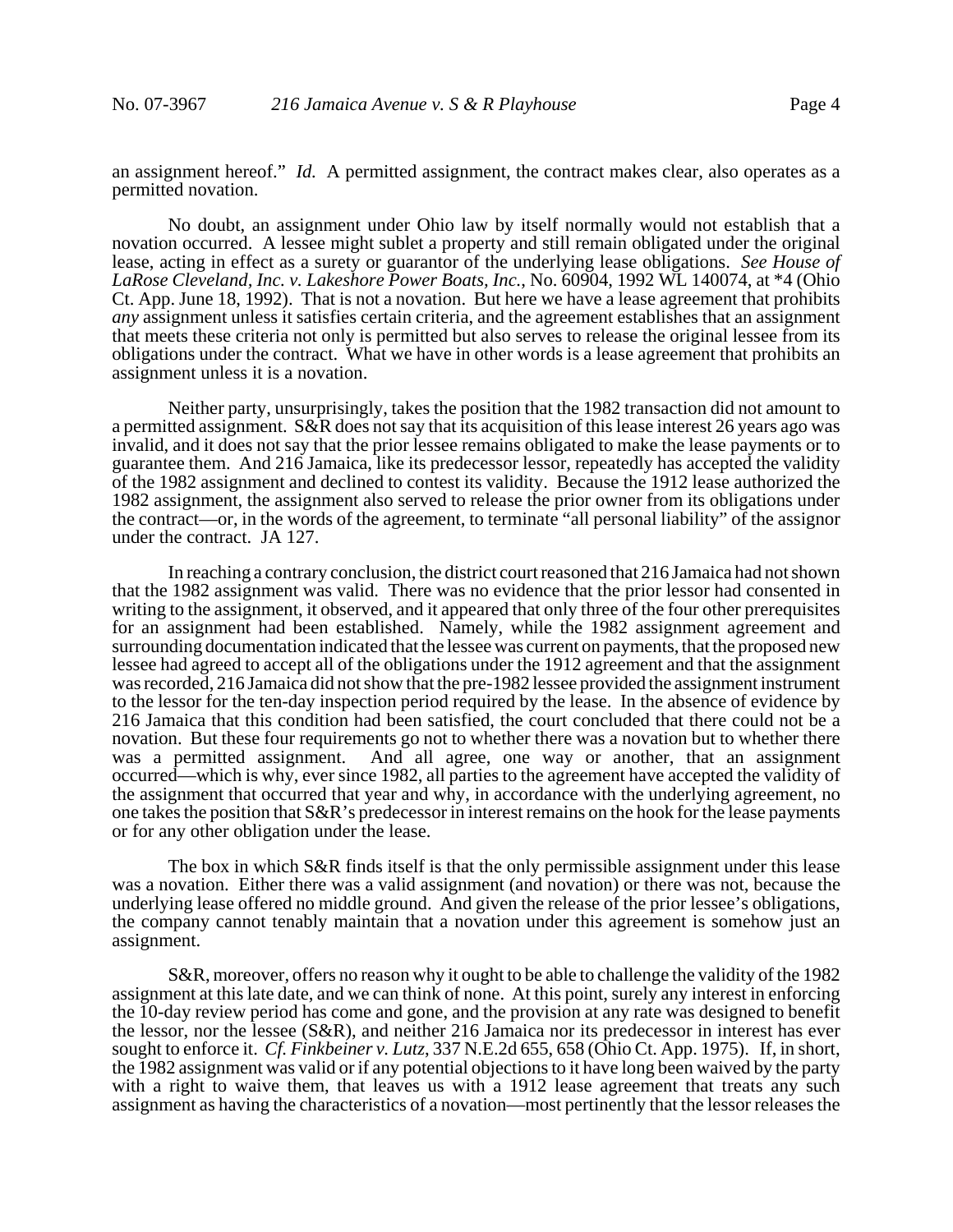old lessee in return for accepting the new lessee as the party responsible for meeting the lease obligations.

The 1912 agreement also defeats the argument that one cannot establish a novation merely by showing that the lessor has accepted payments from the new lessee. *See Wenner v. Marsh USA,* Inc., No. 01AP-1211, 2002 WL 826021, at \*3 (Ohio Ct. App. May 2, 2002) (concluding that no novation occurred where the only evidence of an obligee's consent to assignment and release of the original obligor was its acceptance of payment without objection from the assignee). The key point here is not that 216 Jamaica's predecessor in interest accepted lease payments from the new lessee, S&R, after 1982; it is that the 1912 agreement permitted just one kind of assignment, one that released the prior lessee from its obligations and one that thus established a novation.

S&R objects that the 1912 agreement cannot establish the lessor's consent to the assignment because that consent was not *contemporaneous* with the novation. But why that is so is never explained or supported. There is nothing exceptional about permitting two parties to a contract to establish ahead of time the ground rules for consenting to the substitution of one party to the contract for another. And with respect to long-term contracts, that may well be the most efficient and fair way to do business: What long-term lessee would prefer to give the lessor a long-term veto power over any requests to be released from the lease? Why not permit the parties to negotiate up front the rules for permitting the lessee to be released from its obligations under the lease?

The parties to a contract are free to structure it however they wish, so long as they do not offend a constitutional, statutory or common-law prohibition. Yet S&R offers no constitutional or statutory reason why the original parties were prohibited from drawing up the 1912 lease in this way, and none of the common-law cases upon which it relies turns on this point, much less establishes such a restrictive principle. In *Bahner's Auto Parts v. Bahner*, No. 97-CA-2538, 1998 WL 470494 (Ohio Ct. App. July 23, 1998), the court held that no novation occurred because the parties never extinguished their obligations under the prior agreement, *see id.* at \*7–8. In *Scioto Savings Ass'n v. Porter*, No. 77AP-788, 1978 WL 216705 (Ohio Ct. App. Mar. 2, 1978), the court held that no novation occurred because the transfer at issue did not release the previously obligated party, *see id.* at \*1–2. And in *Baker v. All States Life Insurance Co.*, 96 N.E.2d 787 (Ohio Ct. App. 1950), the court held that no novation occurred because the agent who signed the second agreement lacked authority to do so, *see id.* at 793. S&R offers no other case—and we have identified none—in which an Ohio court has embraced this proposed requirement.

The authority we have found all goes the other way. The commentary to the provision in the *Restatement (Second) of Contracts dealing with novations observes that "[i]t is not necessary ...* that all of the parties to the novation manifest their assent simultaneously nor that they all be in the same place," so long as "their manifestations of assent . . . have reference to one another." *Id.* § 280 cmt. c; *see Rockwell Int'l Corp. v. Reg'l Emergency Med. Servs. of Nw. Ohio*, 688 F.2d 29, 31 n.1 (6th Cir. 1982) (relying on *Restatement (Second)* § 280); *Pilkington N. Am., Inc. v. Travelers Cas. &. Sur. Co.*, 861 N.E.2d 121, 128 (Ohio 2006) (relying on the *Restatement (Second)*). Williston and Corbin come to the same conclusion. *See* 30 R.A. Lord, *Williston on Contracts* § 76:18 (4th ed. 1990) (noting that contracting parties may provide advance consent to a novation); 13 Joseph M. Perillo, *Corbin on Contracts* § 71.3 (rev. ed. 2003) (noting that advance consent is permissible).

Several cases have addressed the issue in this precise context—alleged novations stemming from an agreement containing a gold clause and a previously negotiated method for releasing an original obligee to the contract.All of them permitted the novation. *See Trostel I*, 92 F.3d at 741 n.8 (concluding that the terms of a pre-1933 lease established the owner's consent to a post-1977 transfer and sufficed to establish a novation); *Fay Corp.*, 646 F. Supp. at 951–52 (finding prior consent in the lease sufficient for a novation); *Wells Fargo*, 38 Cal. Rptr. 2d at 525 (noting that advance consent in the underlying contract may suffice to authorize a subsequent novation).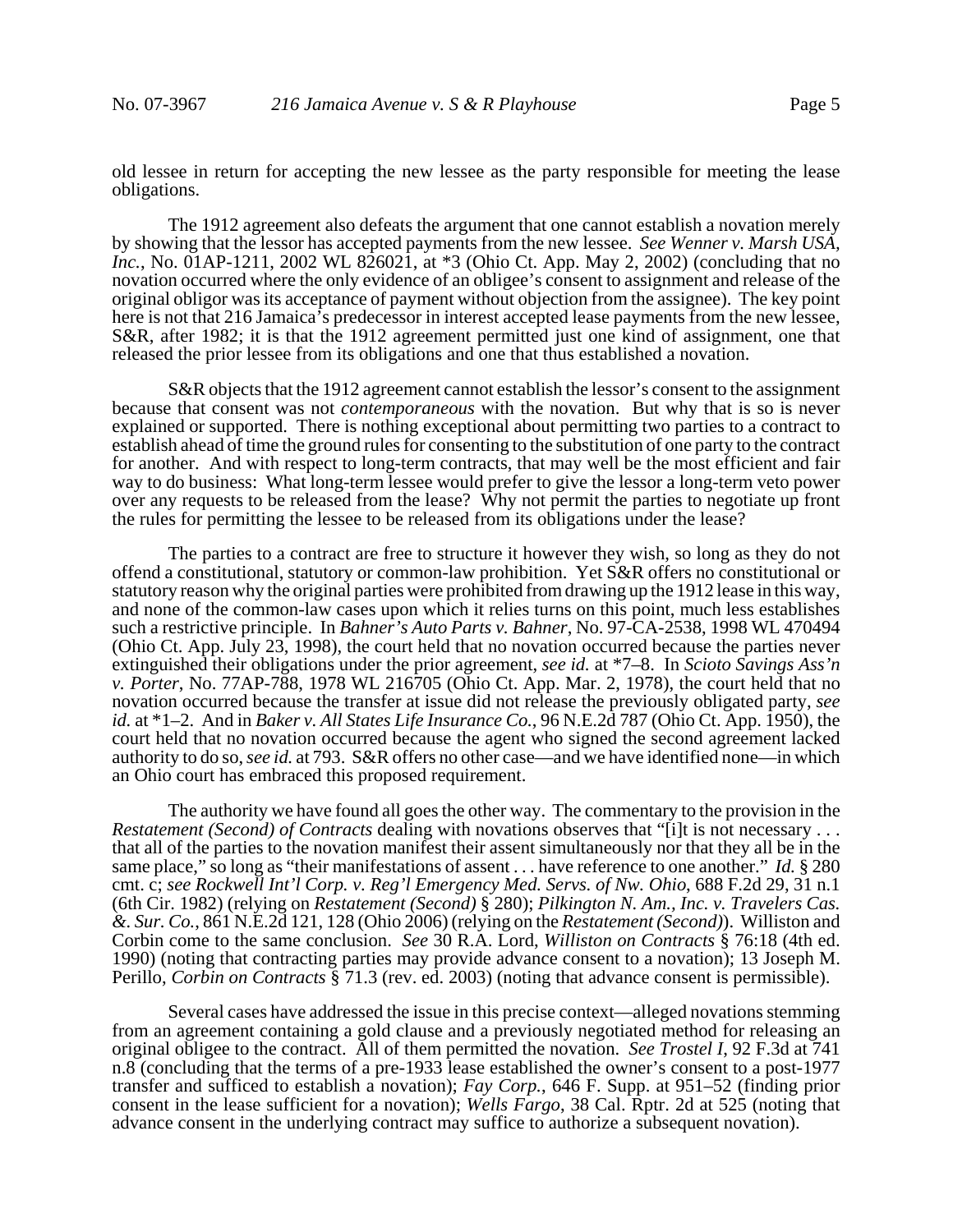The terms of the 1982 assignment agreement answer another objection raised by S&R: How could the assignment resuscitate the 1912 gold clause, which no party to the lease had been able to enforce since 1933? In accordance with the express terms of the 1982 assignment agreement, S&R "assume[d] and agree[d] to perform each and all of the covenants, obligations, and engagements of the Assignor and lessee under said Lease *and all other terms and provisions thereof on the part of lessee to be observed and performed after the date hereof.*" JA 132 (emphasis added). The agreement also clarifies that the assignment was made "subject . . . to the payment of the rents *and the observance of all and singular the covenants, conditions, terms and agreements in said Lease contained.*" JA 132 (emphasis added). The assignment agreement, in short, says it all: It explicitly incorporates all of the terms of the 1912 lease, including the gold clause.

S&R insists that the 1982 assignment could not revive the gold clause because it had lain "dormant" since 1933. Appellee Br. at 2, 22–24. Whether S&R means to argue that it agreed to take on only the obligations performed by the most recent assignor or that the 1933 Joint Resolution operated to erase the gold clause from the lease, it is mistaken either way. As to the first possibility, S&R expressly took on responsibility for all of the lessee's obligations specified in the original lease, gold clause and all. One of the four requirements for an assignment under the 1912 lease (absent written consent from the lessor) was that the assignee accept all of the lessee's obligations under the 1912 agreement, not merely those obligations then being performed by the lessee. Nor can S&R deny that it was on notice of this requirement, as the entire paragraph from the 1912 lease agreement setting forth those four requirements was reprinted verbatim in the 1982 assignment. Other appellate courts faced with this issue have come to the same conclusion. *See Trostel II*, 133 F.3d at 682; *Wells Fargo*, 38 Cal. Rptr. 2d at 528–29.

As to the second possibility, the 1933 federal statute did not purport to, and did not in effect, delete the gold clause permanently from the lease agreement. The law, sure enough, made existing clauses unenforceable by providing obligors an alternative route for satisfying gold-denominated obligations, by declaring them to be against public policy and by forbidding their inclusion in *future* contracts. *See* Joint Resolution of June 5, 1933, § 1, 48 Stat. at 113. But it stopped short of voiding or invalidating existing gold clauses, and it did nothing to prevent parties from reviving those clauses after the 1977 amendment. As the Eighth Circuit correctly explained, "[t]he 1933 act did not magically erase the gold clause from the [pre-1933] lease." *Trostel I*, 92 F. 3d at 742.

Fine, S&R responds: But even if the 1933 Joint Resolution did not remove the gold clause from the 1912 agreement, the several-decades bar on enforcing the clause precluded the parties to the 1982 assignment agreement from having any meeting of the minds over this obligation. No one contemplated the possibility, it explains, that a lease establishing a flat \$35,000 in annual rent secretly obligated S&R to pay many times that figure, permitting the current owner to spin this paper obligation into gold at S&R's unforeseen and unintended expense. But to many a law student's confusion, the meeting-of-the-minds formulation often requires far less than it suggests. As in most jurisdictions, Ohio law does not require contracting parties to share a subjective meeting of the minds to establish a valid contract; otherwise, no matter how clearly the parties wrote their contract, one party could escape its requirements simply by contending that it did not understand them at the time. What it does require is that the terms of the agreement establish an objective meeting of the minds, which is to say that the contract was clear and unambiguous. *See Nilavar v. Osborn*, 711 N.E.2d 726, 733 (Ohio Ct. App. 1998); *cf. Kreller Group, Inc. v. WFS Fin., Inc.*, 798 N.E.2d 1179, 1186 (Ohio Ct. App. 2003). Here, the parties entered into an assignment agreement under which S&R *expressly* took on all of the original lease obligations for the next three (and, at its option, up to thirteen) decades, and the written instrument not only refers to and incorporates the underlying lease but quotes it at length. That clarity precludes S&R from establishing that the parties failed to have an objective meeting of the minds. Were the 1982 assignment agreement unclear, that would be another matter, one that might permit them to introduce extrinsic evidence of their intent in signing the contract. But there is nothing unclear about the relevant terms of this contract.